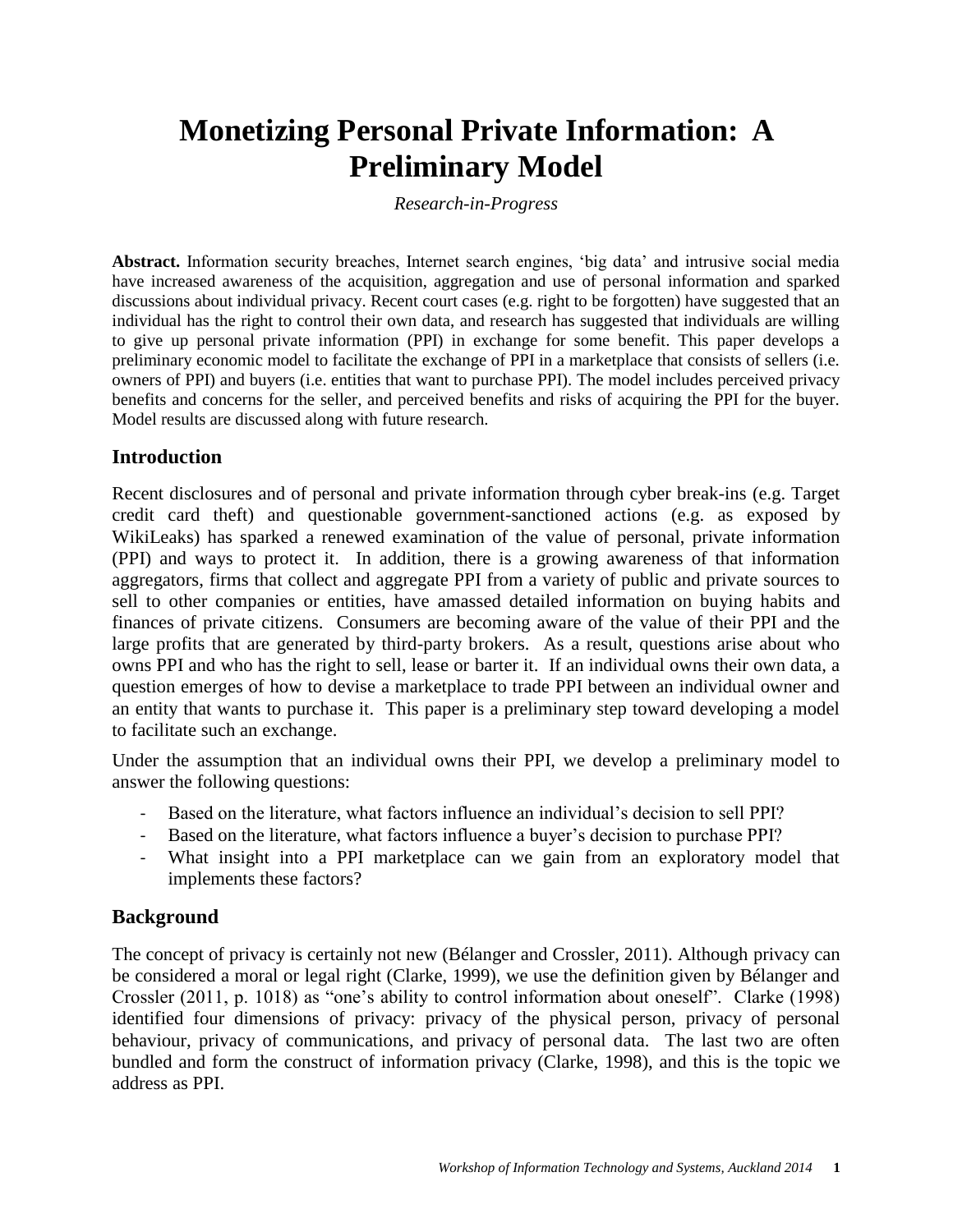Studies have shown that privacy is not valued by people as an absolute since they will sell or give it away for economic gain. In this sense privacy can be assigned an economic value (Pavlou, 2011) that can vary over time, situation and person. Smith, Dinev and Xu (2011) refer to a 'privacy calculus' in which "a consequentialist tradeoff of costs and benefits is salient in determining an individual's behavioural reactions" (p. 1001). The cost versus benefit calculus may be different from person to person since each may assign various future discounting values to expected future costs and benefits under different contexts (Pavlou, 2011). Three major components of benefits of information disclosure have been identified by numerous studies: financial rewards, personalization and social adjustment (i.e. belonging to a social group) (Smith, Dinev and Xu, 2011). Research on information privacy concerns has indicated that an individual's perception of risk from disclosure, such as negative consequences and the severity of those consequences, can affect their intention to disclose PPI (Dinev and Hart, 2004).

We develop a preliminary model based on these concepts in which privacy is represented as the seller's inherent utility of not sharing their PPI. Privacy is balanced by benefits of sharing PPI that we conceptualize as the price received from the buyer, and the perceived risk of disclosure of PPI. The buyer balances the utility of the PPI with the cost to provide benefits to the seller and to mitigate the risk of disclosure of the PPI. The model is presented in the next section, and initial results are then discussed.

# **Model Description**

Assuming rational individuals, we use a Hotelling setting (Hotelling, 1929; d'Aspremont et al, 1979) to model an individual's (i.e. the seller of PPI) utility for each firm's (i.e. buyer of PPI) product. In our case, the firm's product is an offer (i.e. monetary incentive) in exchange for PPI from the seller. The buyer can then use the purchased PPI to increase its own profitability.

In particular, we model the seller's behaviour as a Hotelling model in which two buyers are located at 0 and 1 on a horizontal axis. Sellers are located along the line between the two buyers with unit density (total population is normalized to one) and, if utility is increased by supplying their PPI, they will choose to supply to the buyer that results in the largest increase. The market share for each buyer is a function of the PPI's privacy utility of not sharing, price offered for the data, and security risk. In this case, it is best to consider the market share of a buyer as the proportion of sellers who will choose to supply PPI to that buyer.

The seller's decision is whether to supply her PPI and, if so, to which firm? As long as the overall utility of supplying the PPI to one firm exceeds the utility of keeping the PPI private, the seller will supply it. The utility of a PPI purchase offer from firm 1 to an individual at location  $x \in [0,1]$  is given by the function  $U_1 = \mu + p_1 - \omega(s_1\mu)x$  where  $\mu$  is the data element's inherent privacy utility to the individual when not shared,  $p_l$  is the price offered by firm 1 for the data,  $s<sub>l</sub>$  is the probability that firm 1 will suffer a security breach that exposes that data (discussed below) and  $\omega$  is the penalty that the seller assigns to that loss of data through a security breach. The utility of a PPI purchase offer from firm 2 is then given by  $U_2 = \mu + p_2 - \omega(s_2\mu)(1-x)$ . We can solve this system of equations to find the supplier share,  $d_i$ , enjoyed by buyer  $i, i \in \{1,2\}$ .

The security breach probability for each buyer is a function of the sensitivity of the data as well as the investment made by the buyer in protecting that information. We begin with a simplified version of the linear security breach probability function presented in Gordon and Loeb (2002)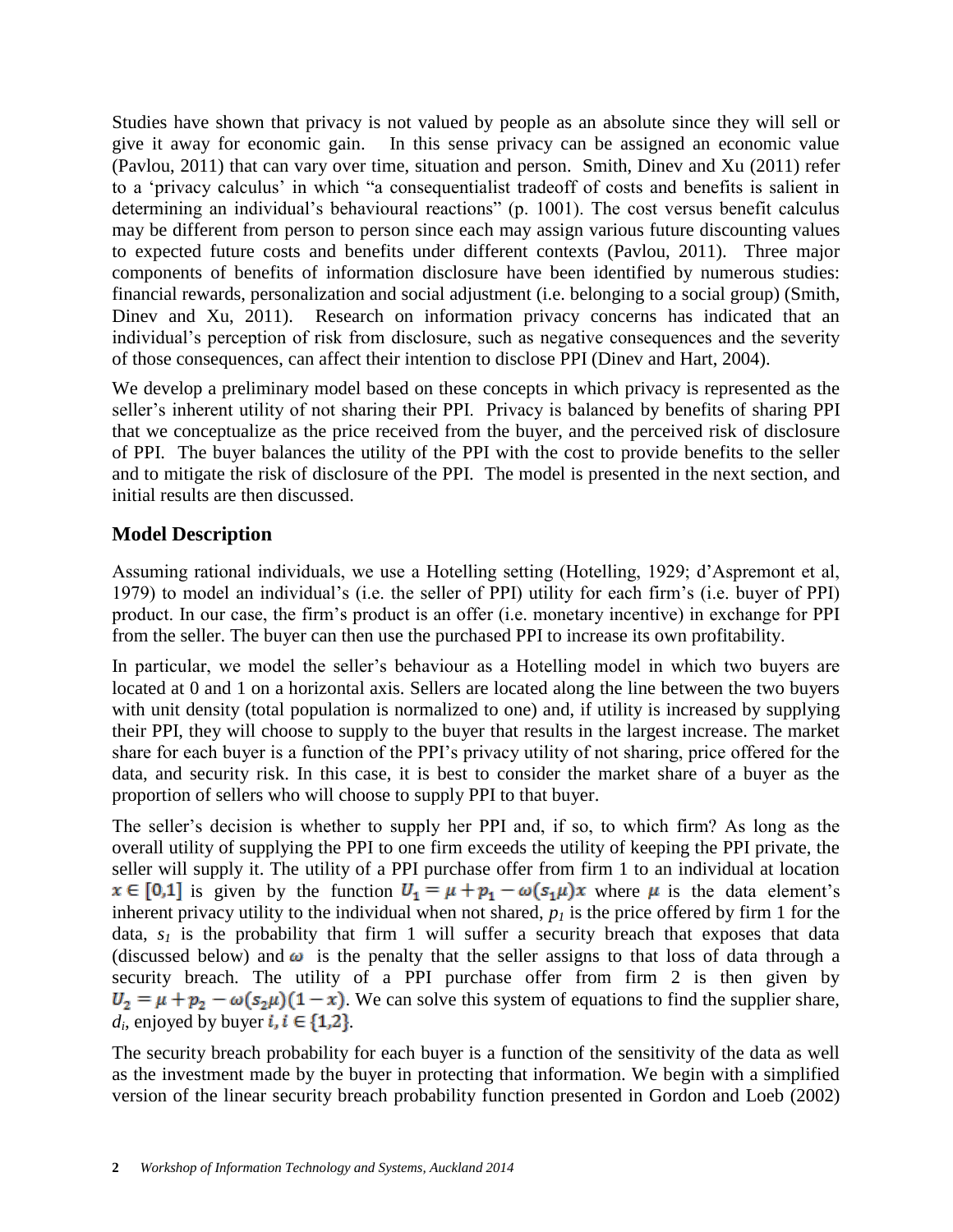and set  $s_i = \Lambda/(1 + z_i)$ . Here,  $\Lambda \in (0,1)$  represents the vulnerability of the data while  $z_i$  is the investment made by firm *i* in protecting the data.

In this model, we make some important simplifying assumptions. All sellers are assumed to be rational and to tell the truth about their PPI. The inherent privacy utility,  $\mu$ , for each piece of data can be rank ordered. Thus, the value,  $\mu$ , need not be known exactly, just that as the PPI data element increases in sensitivity, the value,  $\mu$ , for that element also increases. Finally, we assume perfect information for all parties – that is, the sellers know both the functional form of the security breach probability function as well as the specific firm investment, *z<sup>i</sup>* . While the value of the acquired PPI data to the buyer is a function of data quality, scarcity, and the collective set of aggregated data; we are considering the PPI as a single piece of data, not a set of aggregated data that may have a higher value when combined.

For the buyer, there are two decision variables – the price to offer sellers for the PPI element, *p<sup>i</sup>* , and the investment in securing that PPI, *z<sup>i</sup>* . The buyers do so by maximizing their profit from the shared PPI. The profit equation for firm *i*,  $i \in \{1,2\}$ , is given by  $\Pi_i = (v - p_i - z_i)d_i$  for, where v is the value of the PPI element to a buyer. While we propose that  $v = f(\zeta, \rho)$  where  $\zeta$  is the quality and  $\rho$  is the scarcity of the PPI element, at this time, we take  $\nu$  as an exogenous dollar amount that the buyer could sell that particular PPI element for on an open market; for example, the price a data aggregator would receive if they sold that PPI element to a third party.

| <b>Variable</b>           | <b>Definition</b>                                      |
|---------------------------|--------------------------------------------------------|
| <b>Seller's Variables</b> |                                                        |
| U,                        | Total utility for individual of selling data to firm i |
| μ                         | Seller's inherent utility of PPI without sharing       |
| ω                         | Penalty assessed by seller for a breach of the data.   |
| x                         | Location of seller on the horizontal axis $[0,1]$      |
| $d_i$                     | Market supply share for buyer i                        |
| <b>Buyer's Variables</b>  |                                                        |
| $s_i$                     | Security breach probability function for buyer i       |
| Λ                         | Sensitivity of the data                                |
| П,                        | Buyer <i>i</i> total profit from supply share of PPI   |
| ν                         | Value of data element to the buyer                     |
| ζ                         | PPI quality measure                                    |
| ρ                         | PPI scarcity                                           |
| $\mathbf{z}_i$            | Buyer <i>i</i> 's investment in security               |
| $\boldsymbol{p}_i$        | Price offered for PPI by buyer i                       |

Table 1. List of variables

#### **Results**

There are two cases for the supply market of PPI: full coverage where all suppliers will always sell to one of the two buyers, and partial coverage where suppliers may choose to sell or not sell to one of the two buyers. Full supply coverage arises when the total utility in the PPI supply market is non-negative (i.e.  $U_1 + U_2 \ge 0$ ). In this full coverage situation, we can solve for the location of the indifferent seller to find that supply share for each firm, for  $i, j \in \{1, 2\}, i \neq j$ . In the partial supply situation, where some individuals may choose to not share their information with either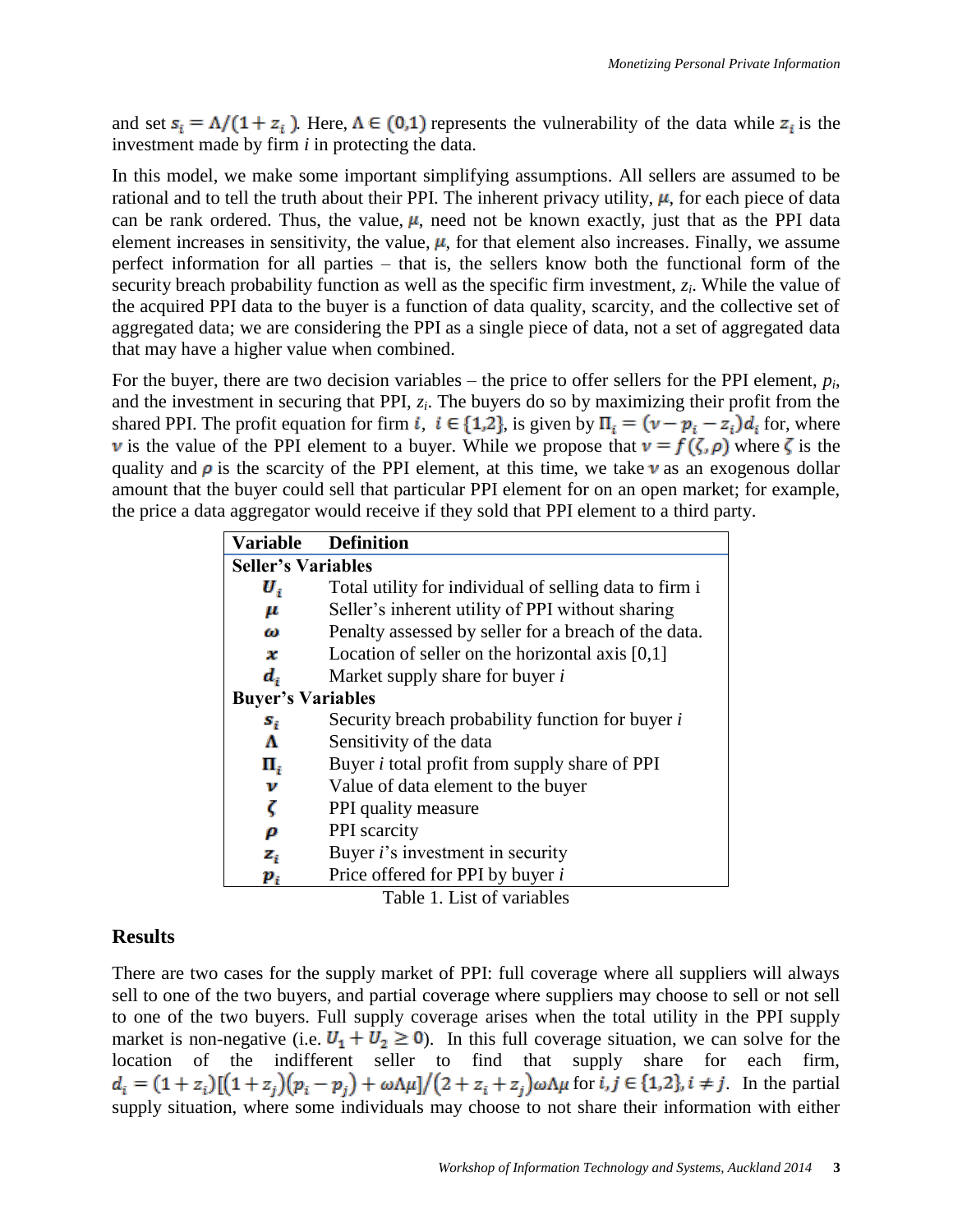firm, the supply share for each is given by  $d_1 = \frac{(1+z_1)(p_1+\mu)}{\omega A\mu}$  and  $d_2 = 1 - \frac{(1+z_2)(p_2+\mu)}{\omega A\mu}$ . Using first order conditions, we can solve for equilibrium prices and security investment for each firm. These equilibrium values will be non-negative under certain conditions. The conditions depend greatly on the type of market coverage. We shall now present the results for each market coverage situation.

#### *Full Supply Coverage*

In the case where all suppliers will always sell to one of the two buyers, the equilibrium values for each firm are:

$$
p_1 = 1 - \frac{\left(1 + \sqrt{13}\right)\sqrt{\omega\Lambda\mu}}{2} + v, \quad p_2 = 1 - \frac{\left(3 + \sqrt{13}\right)\sqrt{\omega\Lambda\mu}}{2} + v
$$

$$
z_1 = -1 + \sqrt{\omega\Lambda\mu}, \quad z_2 = -1 + \frac{\left(3 + \sqrt{13}\right)\sqrt{\omega\Lambda\mu}}{2}
$$

It can easily be shown that when  $\omega \Lambda \mu \in \left[1, \frac{4(1+v)^2}{(3+\sqrt{13})^2}\right]$ , then  $p_i$  and  $z_i$  (*i*=*1,2*), are non-negative.

To visualize the relationship between the seller's inherent utility of not revealing their PPI and the prices offered, (i.e. to show how the price demanded and security investment required by the seller change as a result of increased inherent utility,  $\mu$ ) see [Figure 1a](#page-3-0). Here we see that sellers should accept lower prices but demand increased security investments as their inherent utility increases. When the seller holds low inherent utility,  $\mu$ , then the prices offered are similar for both buyers. However, the security investments by the buyers are very low. As the seller's inherent utility increases, though, security investments increase while prices offered drop. It should be noted that the buyer with the greatest investment in security is also the one that offers the lower price to the seller.



<span id="page-3-0"></span>**Figure 1. Prices and security investment as function of: (left) increasing seller inherent utility, μ, and (right) increasing buyer value of information, ν.**

Similarly, we can examine how the prices offered and security investment change as a result of the buyers' value from the information shared as illustrated in Figure 1b. Not surprisingly, the prices offered increase with the value of the information to the buyers; however, the security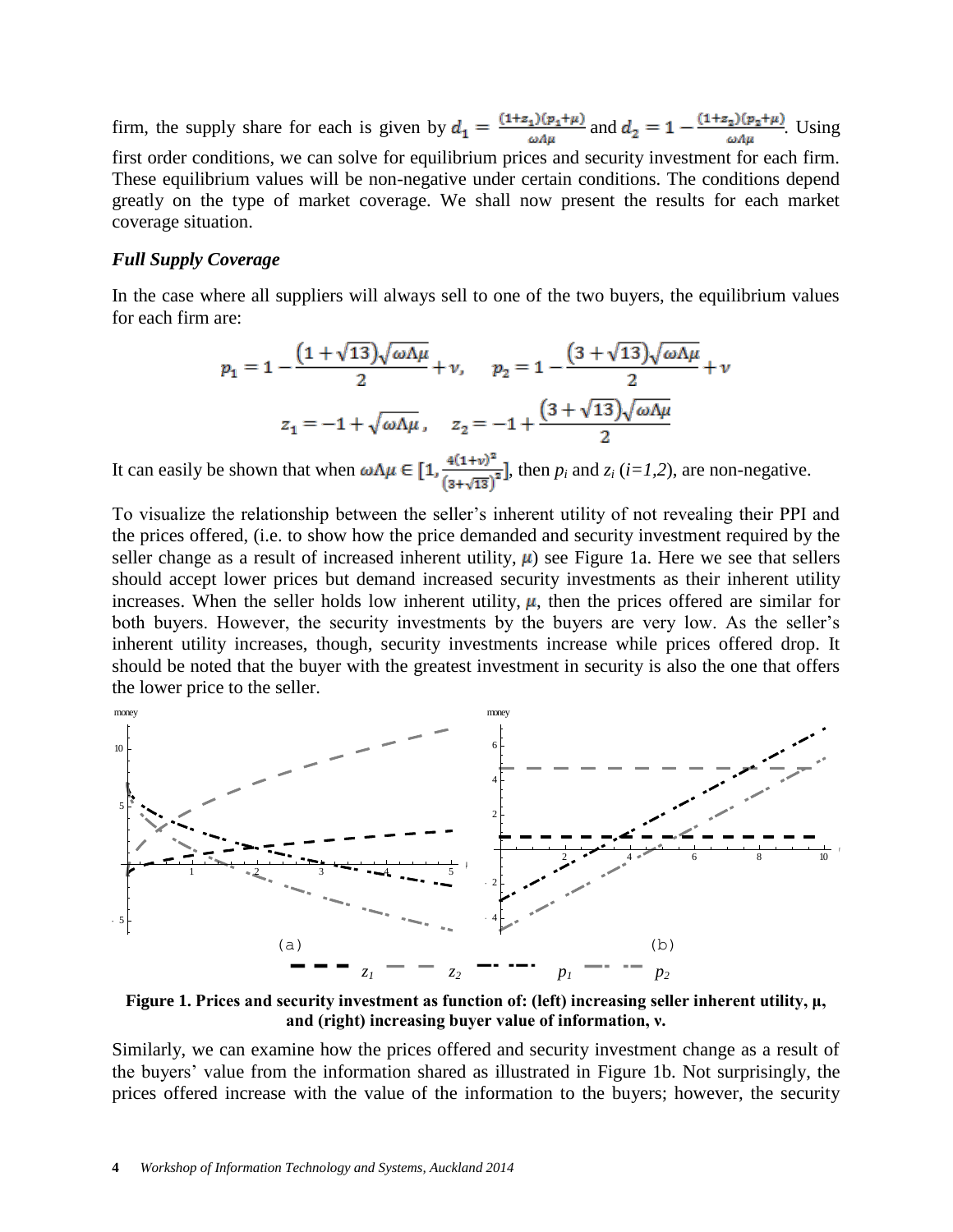investments do not change. That is, the buyer selects his security investment once and holds regardless of the value he places on the PPI. Note, though, that the security investment is dependent upon the seller's utility and risk tolerance, not on the buyers' value assessment. Once again, the firm that makes the highest security investment will offer the lowest price for the PPI.

#### *Partial Supply Coverage*

In the case where suppliers may choose to sell or not sell to one of the two buyers, the equilibrium values for each firm are:

$$
p_1 = \frac{1 - 2\mu + \nu}{3}, \quad p_2 = \frac{1 - 5\mu + \nu + \sqrt{\mu^2 + (1 + \nu)^2 + 2\mu(1 + 6\omega\Lambda + \nu)}}{6}
$$

$$
z_1 = \frac{\mu + \nu - 2}{3}, \quad z_2 = \frac{\mu + \nu - 5 + \sqrt{\mu^2 + (1 + \nu)^2 + 2\mu(1 + 6\omega\Lambda + \nu)}}{6}
$$

It can easily be shown that when  $\mu + \nu \geq 2$ , and  $\nu + 1 \geq 2\mu$  then  $p_i$  and  $z_i$ , (*i*=1,2), are nonnegative.

To visualize the relationship between the seller's inherent utility of not revealing their PPI and the prices offered, (i.e. to show how the price demanded and security investment required by the seller change as a result of increased inherent utility,  $\mu$ ) see Figure 2a. Here we see that once again buyers should offer lower prices but increase security investments as suppliers' inherent utility increases. When the seller holds low inherent utility,  $\mu$ , then the prices offered are similar for both buyers. Security investment is low when inherent utility is low, but unlike in the full coverage case, we see that buyers always make some investment. As the seller's inherent utility increases, security investments increase. Prices, however, behave differently for each buyer. One buyer will strictly decrease his offered price while the other will increase price briefly before also reducing price offered. It should be noted that the buyer with the greatest investment in security is now the one that offers the higher price to the seller.



**Figure 2. Prices and security investment as function of: (left) increasing seller inherent utility, μ, and (right) increasing buyer value of information, ν.**

From the buyers' perspectives, the prices offered are still increasing in  $\nu$  but now the security investments are also increasing. The firm with the higher security investment also offers the higher price for the PPI.